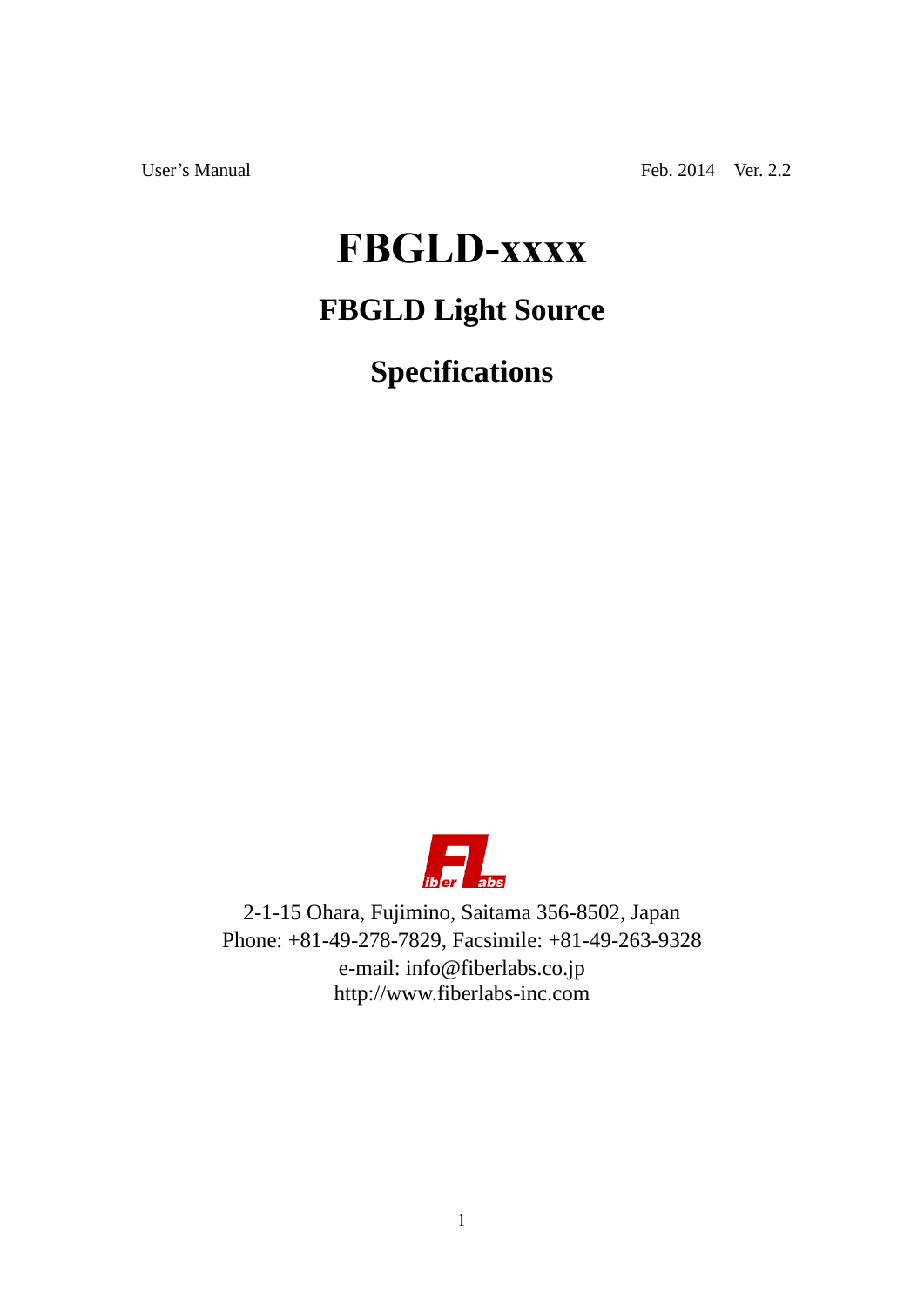#### • **Preparations before use**

This machine is warranted from any failure in normal operation as the machine is fully inspected mechanically and electrically before shipment from the factory. As soon as you receive the cargo, unpack and make certain that the machine is not damaged in transit.

#### **1. Included Items**

The standard included items are as follows. If any missing items are found upon inspection, contact us immediately.

| • LD light source:                    | 1 unit                                           |
|---------------------------------------|--------------------------------------------------|
| • Power ON/OFF key:                   | 2 pieces (only key switch type product)          |
| • Power cord:                         | 1 piece                                          |
| • Spare fuse:                         | 1 piece (stored in the fuse box of the AC inlet) |
| • Specifications (by these presents): | 1 copy                                           |
| • Operation Manual:                   | 1 copy                                           |
| • Final Test Inspection Record:       | 1 copy                                           |

We recommend that the carton box and the inner corrugated boards should be kept with care to avoid damage in case of reuse for transfer to another location.

#### **2. Acceptance Inspection**

#### **(1) Mechanical movement check**

As to external appearance, movement of the switch, the pump on button, the adjust dial, and connectors, carry out inspection under the condition of being the power supply off to look for possible damage or trouble caused in transit.

#### **(2) Operation check**

When no trouble is found upon mechanical movement check, carry out operation test to check functions, followed by the instructions of Operation Manual.

#### **(3) Upon finding damage or anomalies**

If, during acceptance inspection, damage to the machine or anomalies in connection with the specifications is found, contact us immediately with details of the trouble.